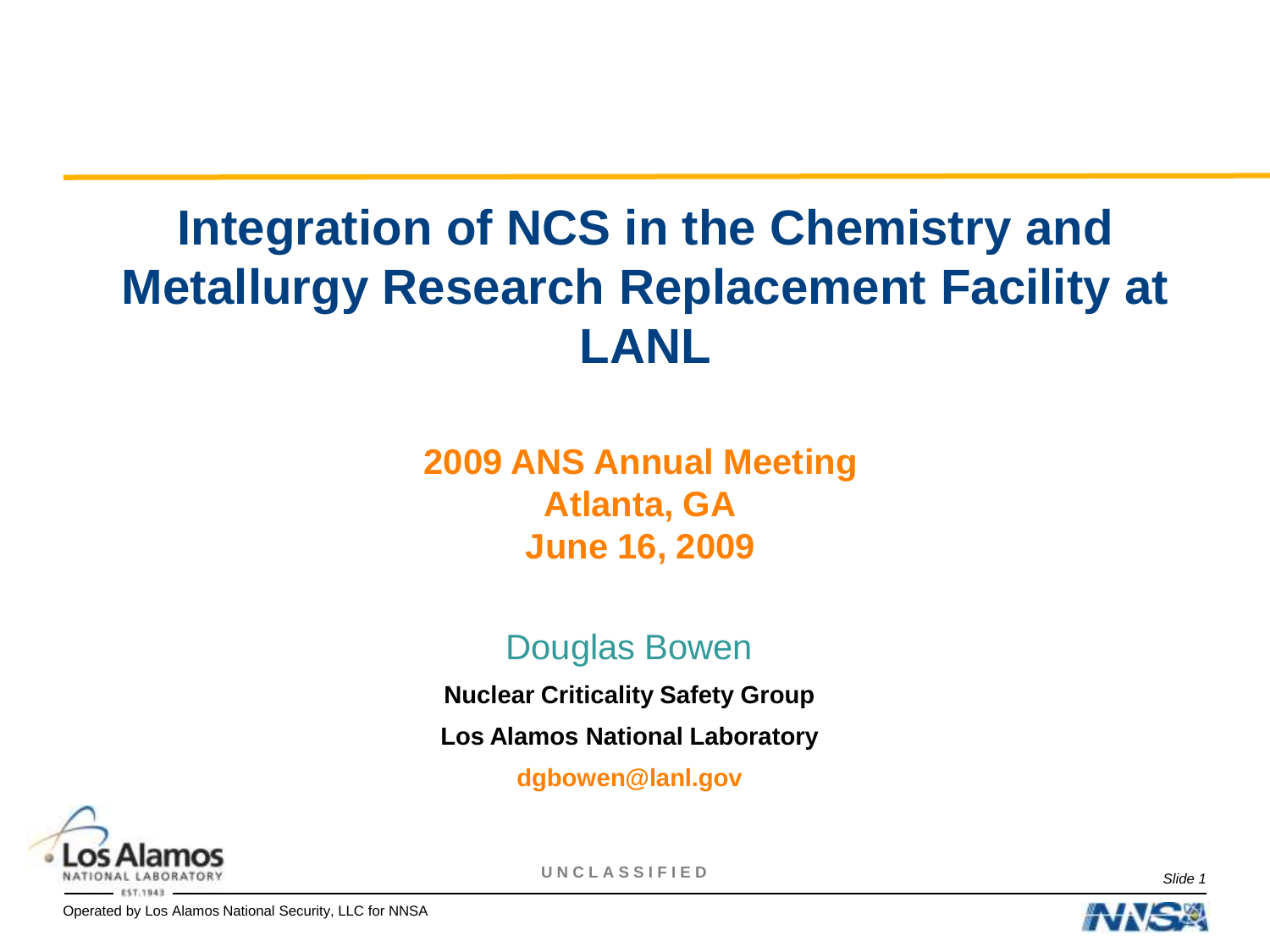# **Agenda**

- **E** Overview of the CMRR Project
	- Broken into two phases
- **History of the CMRR project**
- **Preliminary criticality safety evaluations**
- **Engineered feature implementation**
- **Conclusions/Challenges**





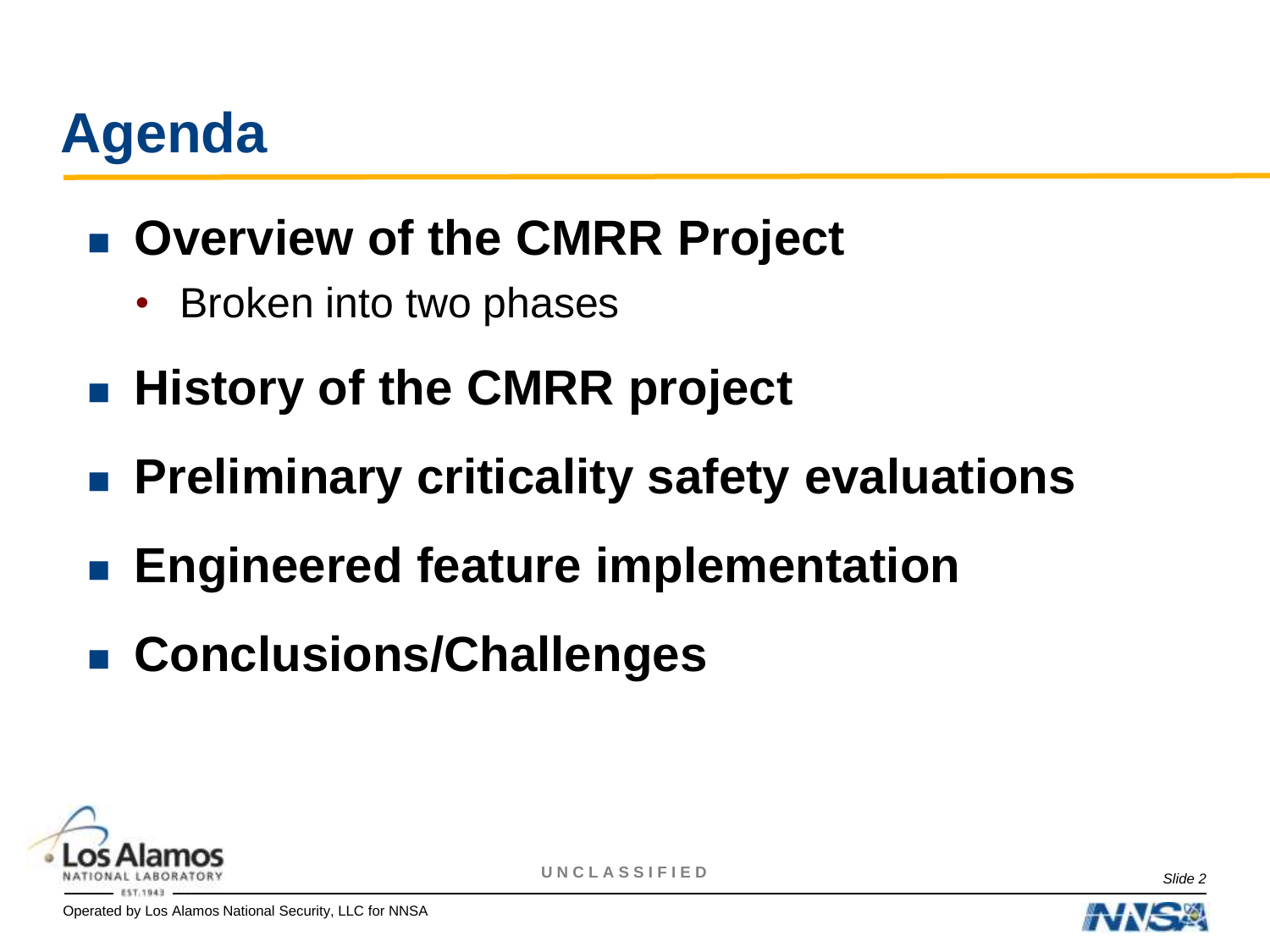### **Overview of the CMRR Project**

- **The Chemistry and Metallurgy Research Replacement (CMRR) is being designed to continue the mission to maintain and certify the nuclear weapons stockpile in the United States**
- **The CMR building that currently supports this mission was built in the early 1950s**
	- Exceeded its useful lifespan
- **The project is broken into two phases**
	- I Radiological Laboratory, Utility, Office Building
	- II Nuclear Facility





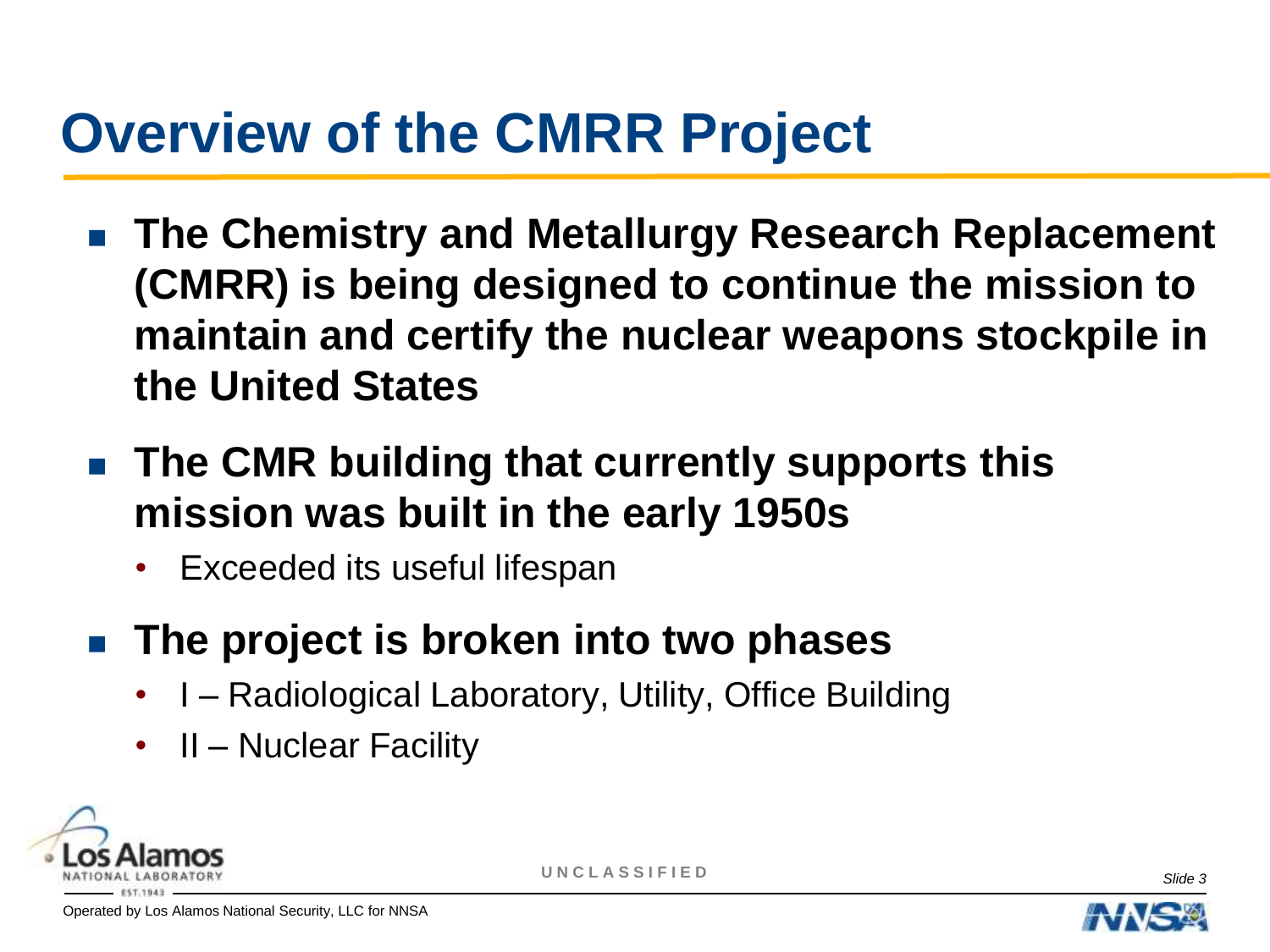### **Phase I – RLUOB**

### **RLUOB – Radiological Laboratory, Utility, and Office Building**

- Nearly 20,000 ft<sup>2</sup> of radiological lab space
- **Training center** 
	- 4 classrooms
	- 2 non-rad training simulation labs
- Centralized utility building for all CMRR facilities
- Office space for 350 personnel
- Facility incident command center and facility operations center





**U N C L A S S I F I E D** *Slide 4*

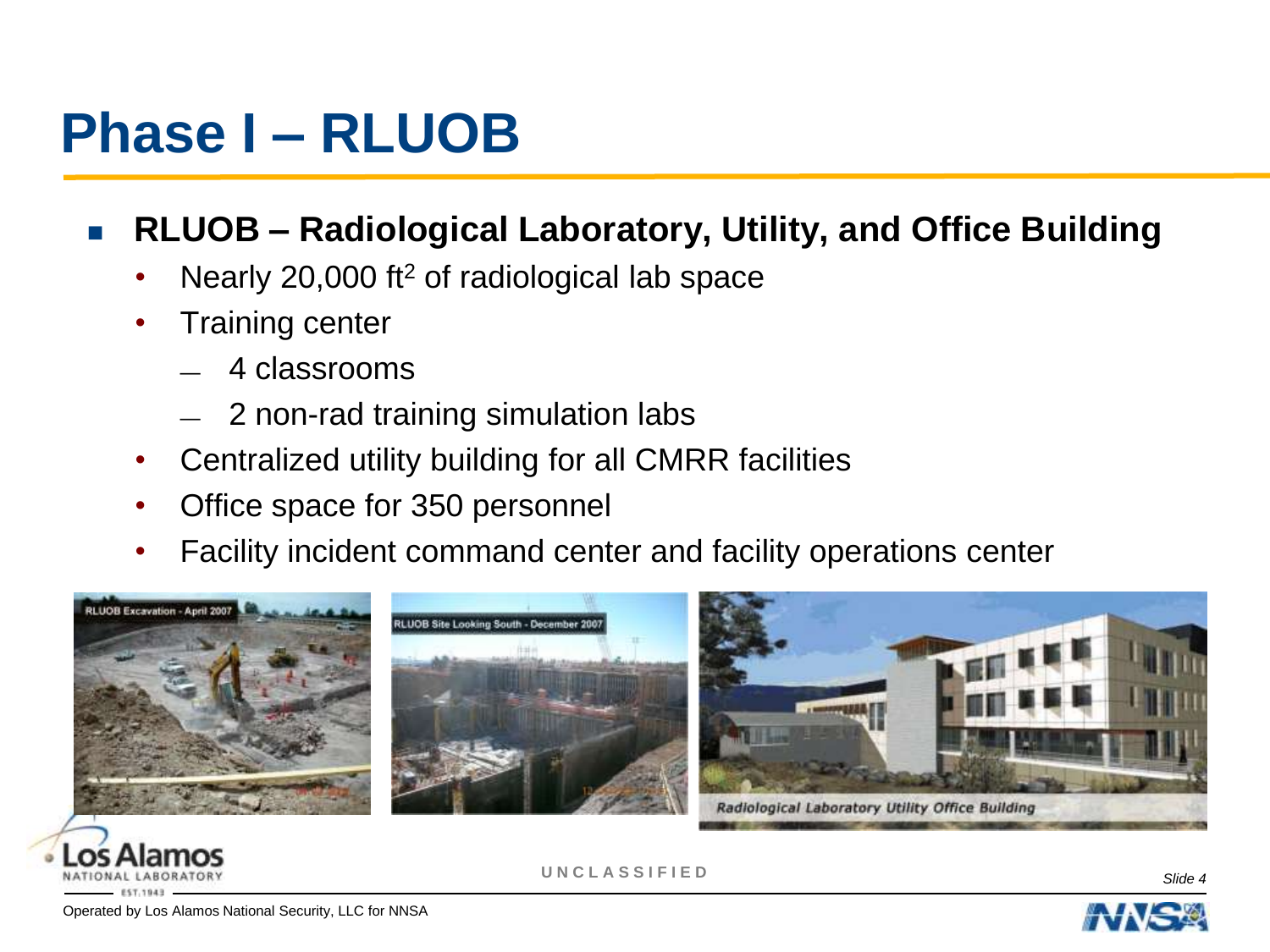### **Phase I – RLUOB**

- **Designed as a radiological facility**
- **No criticality safety concerns – Design guidance was limited**
	- $≤ 8.4$  grams of Pu-239 equivalent
	- However….







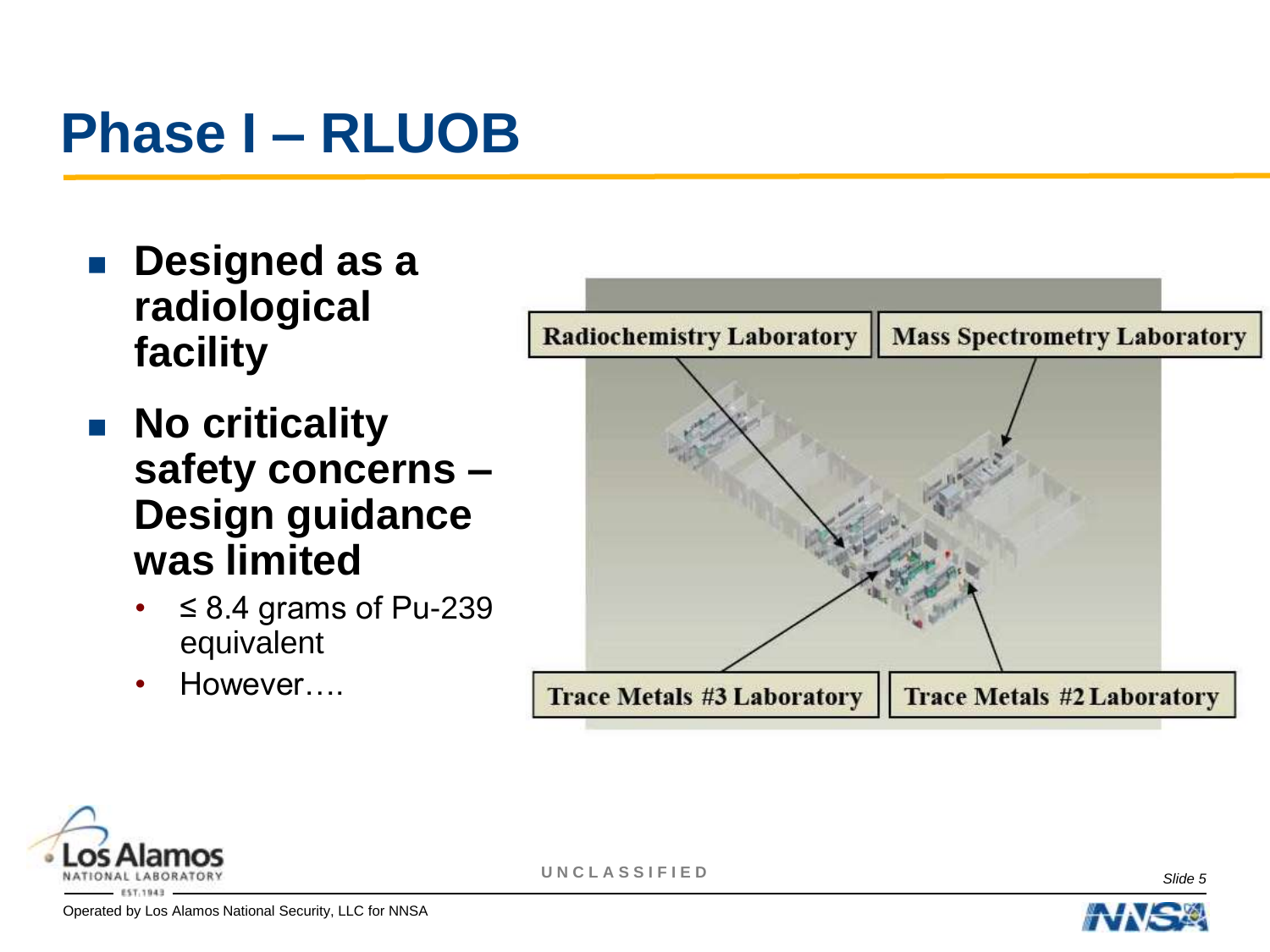### **Phase II – CMRR Nuclear Facility**

#### **CMRR Nuclear Facility**

- Hazard Cat. 2, Security Cat. 1 facility
- Single building with  $\sim$ 22,500 ft<sup>2</sup> of lab space
- Operations include
	- Actinide chemistry and materials characterization
	- Actinide R&D activities
	- SNM vaults
	- 306 glovebox enclosures
	- Extensive material transfer system
- ~350 new fissile material operations



**Future CMRR Site** 



**U N C L A S S I F I E D** *Slide 6*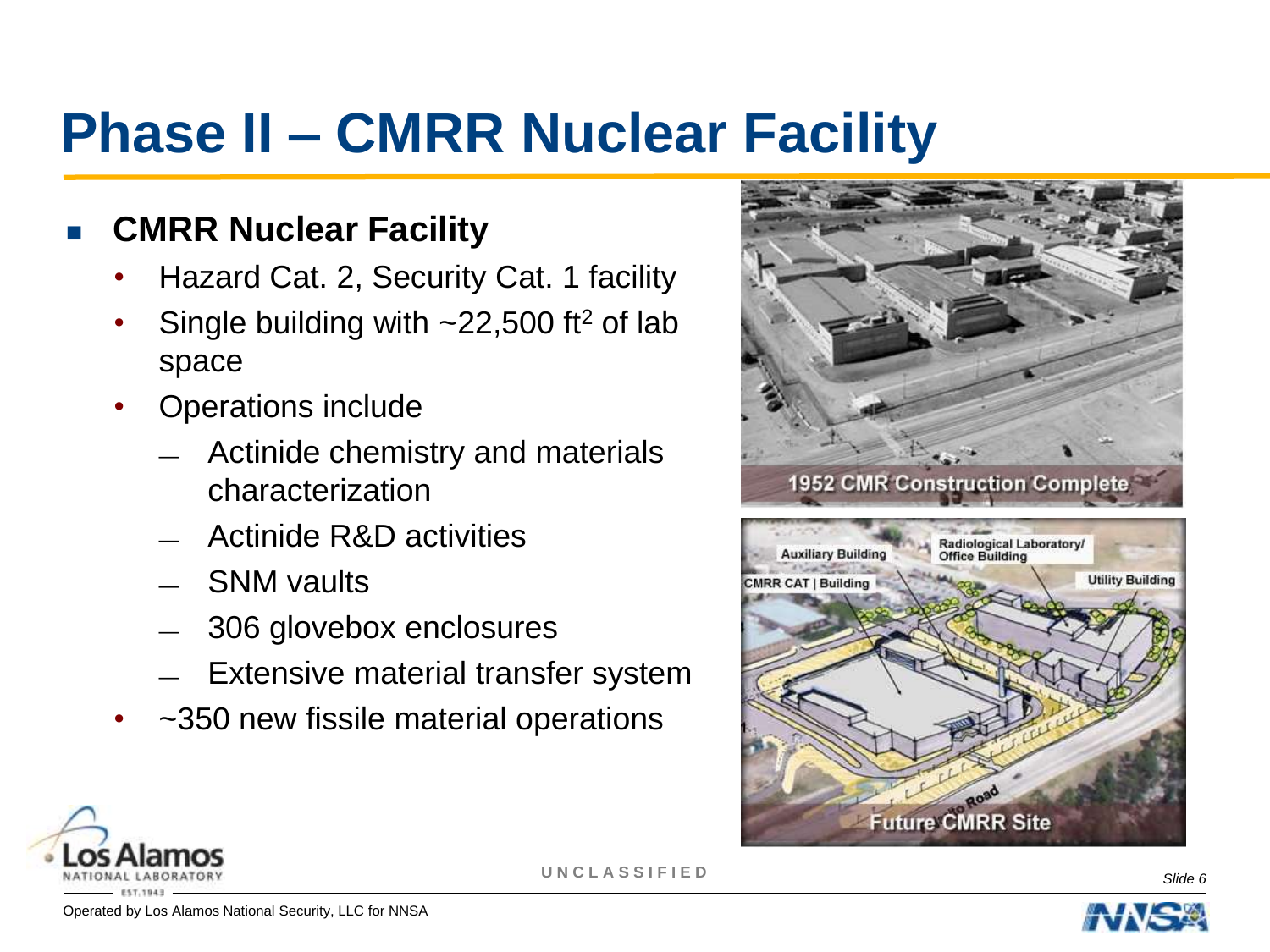# **History of NCS Support**

- **LANL NCS group has been a member of the project team since early 2002**
- **NCS group has been working directly with facility designers and CMRR project staff**
	- Face-to-face interactions with the designers
		- ANS-8 standards, handbook data & calculations were used to support the conceptual and preliminary design stages
		- Documentation requirements prior to DOE-STD-1189 not well defined
	- As the design matured, more formal NCS guidance was provided per DOE-STD-1189
		- $-$  "To support design development, it is important to develop fundamental design criteria to address typical criticality safety concerns (e.g., safe geometry) and to incorporate these criteria early in the design process"
		- "Identify criticality safety issues early in the design process and design the facility in such a way as to preclude criticality problems"





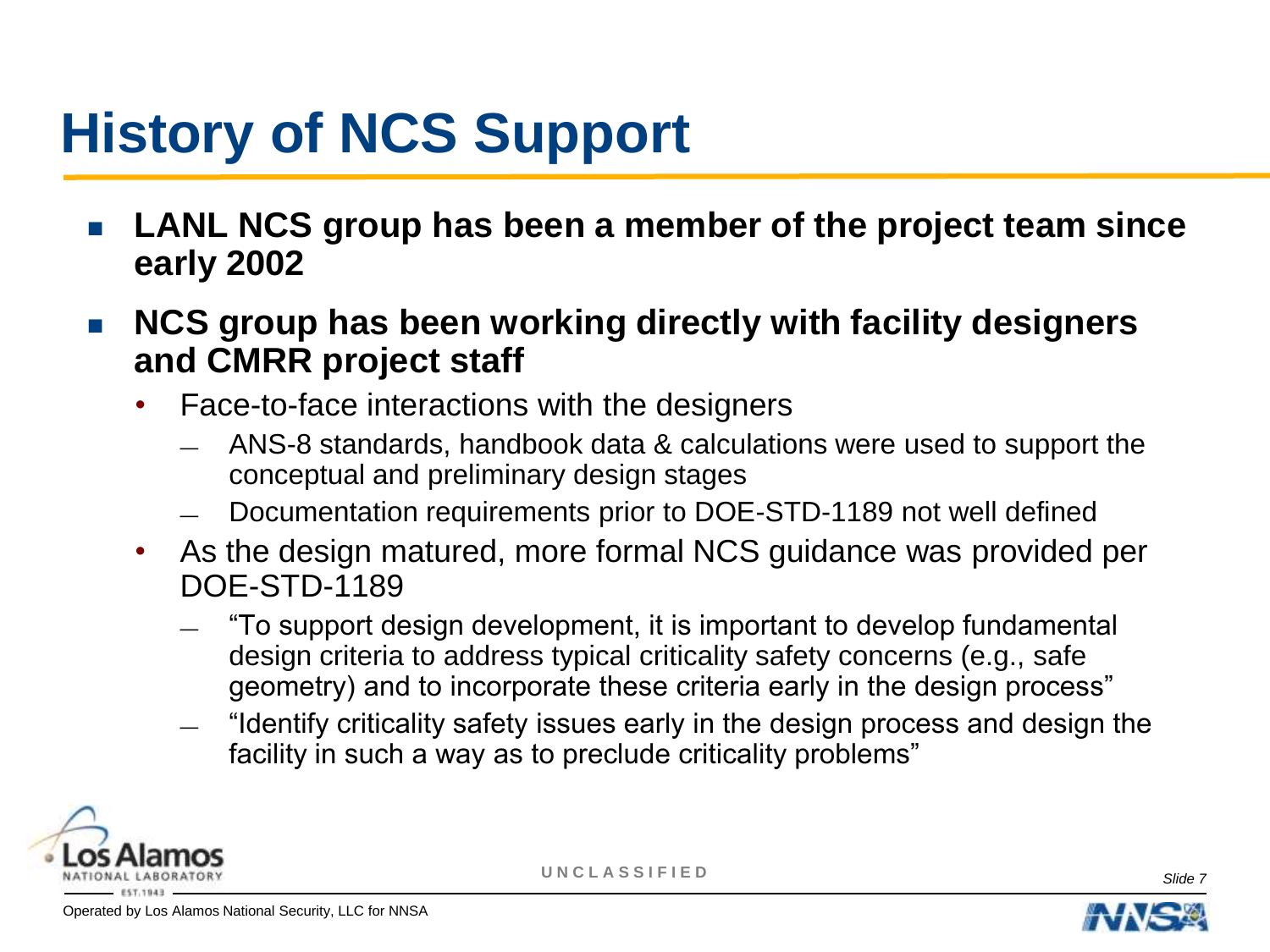# **History of NCS Support**

#### DOE-STD-1189-2008

| Phase<br>Interface                                       | <b>Mission Need</b>                                                         | Conceptual<br><b>Design</b>                                                    | Preliminary<br><b>Design</b>                                                 | <b>Detailed Design</b>                                                                                                                                                                                              | Construction                                                                                                                                                                                                                                                                    | <b>Resource</b><br><b>Requirements</b><br>and Guidance               |
|----------------------------------------------------------|-----------------------------------------------------------------------------|--------------------------------------------------------------------------------|------------------------------------------------------------------------------|---------------------------------------------------------------------------------------------------------------------------------------------------------------------------------------------------------------------|---------------------------------------------------------------------------------------------------------------------------------------------------------------------------------------------------------------------------------------------------------------------------------|----------------------------------------------------------------------|
| <b>Criticality Safety</b>                                | • Determine<br>criticality potential<br>• Input to Hazard<br>Categorization | • Criticality Control<br>Philosophy<br>• Criticality<br>guidance for<br>Design | • Preliminary CSEs<br>• Updated criticality<br>safety design<br>requirements | • Updated<br>preliminary CSEs<br>• Re-assess<br>criticality limits<br>and controls based<br>on design and<br>operating the<br>process/facility<br>• CSE input to<br>PDSA (Hazard<br>Analysis and TSR<br>derivation) | • Update and issue<br><b>CSEs</b><br>• TSRs and<br>operating<br>procedures will<br>incorporate<br>criticality controls,<br>as developed under<br>the guidance of<br><b>DOE-STD-3007</b><br>and DOE G 423.1-<br>1.<br>• Validate NCS<br>controls in field<br>• Prepare DSA Ch. 6 | $-$ DOE-O-420.1B<br>• DOE-STD-3007-<br>2007<br>$\cdot$ DOE-G-421.1-1 |
|                                                          |                                                                             |                                                                                |                                                                              |                                                                                                                                                                                                                     |                                                                                                                                                                                                                                                                                 |                                                                      |
|                                                          | <b>LANL NCS</b><br>Program Still<br>"Expert-Based"<br>< 2005                |                                                                                | $late$<br>2008                                                               | 2009                                                                                                                                                                                                                | >2009                                                                                                                                                                                                                                                                           |                                                                      |
| LU3 MIAITIUS<br>NATIONAL LABORATORY<br><b>CONTRACTOR</b> |                                                                             |                                                                                | UNCLASSIFIED                                                                 |                                                                                                                                                                                                                     |                                                                                                                                                                                                                                                                                 | Slide 8                                                              |

Operated by Los Alamos National Security, LLC for NNSA

 $\overline{1}$ 

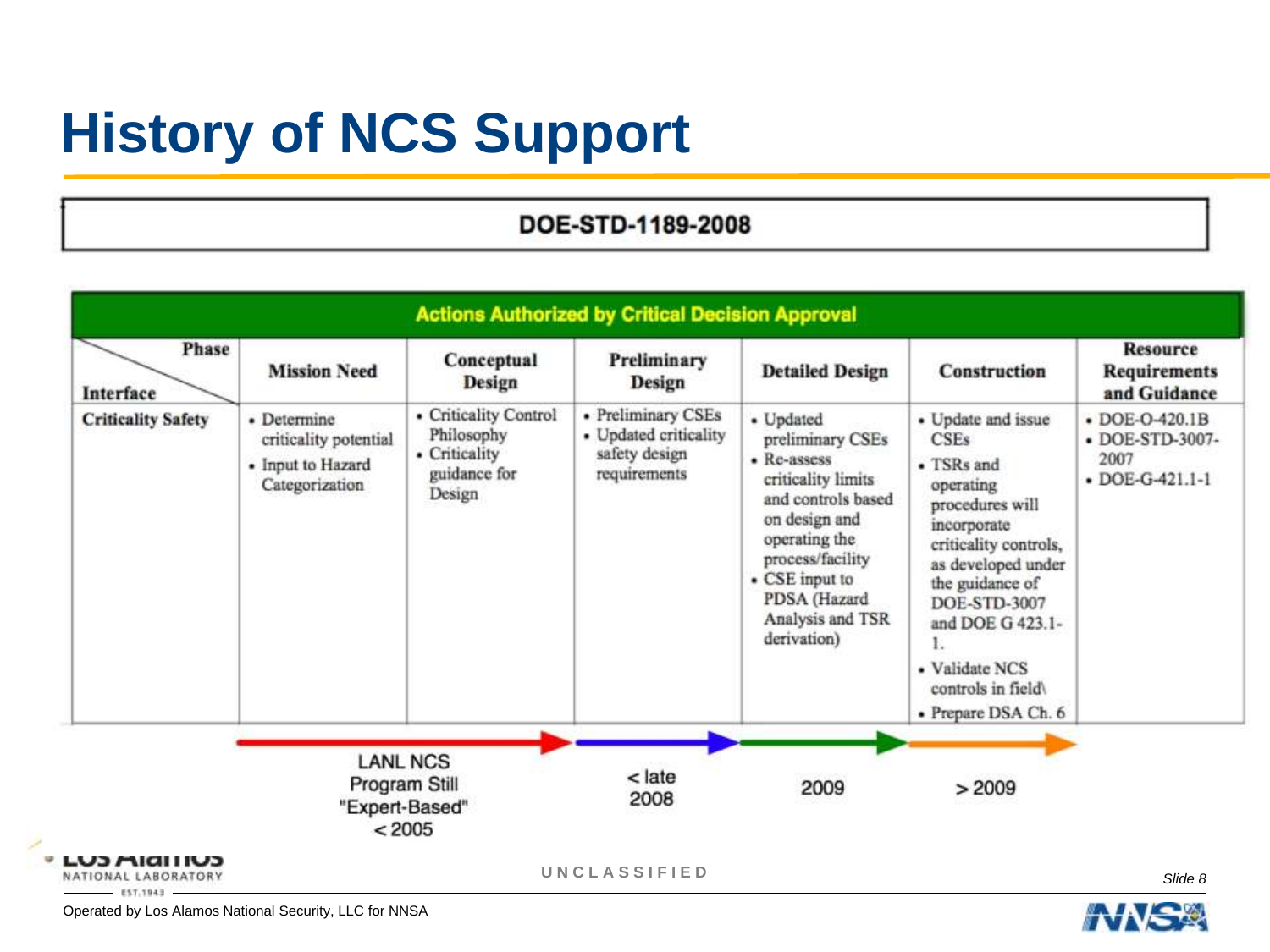# **Preliminary Criticality Safety Evaluations**

#### **Audience is not only supervisors & operators**

- Safety Basis personnel
- Designers
- LANL CMRR project staff
- Regulators

#### **NNSA concurrence of the preliminary evaluation process**

- Assisted with the development of the process
- PCSE content and limit summary tables
- PDSA implementation process

#### **Internal NCS Policy generated for the PCSE process for CMRR**

- PCSEs are broadly written and are currently system-focused
- Process-focused evaluations will be performed at a much later date
- PCSEs are iterative in nature
	- Policy allows for quick revisions
	- Effective communication is essential to maximize the efficiency of the process





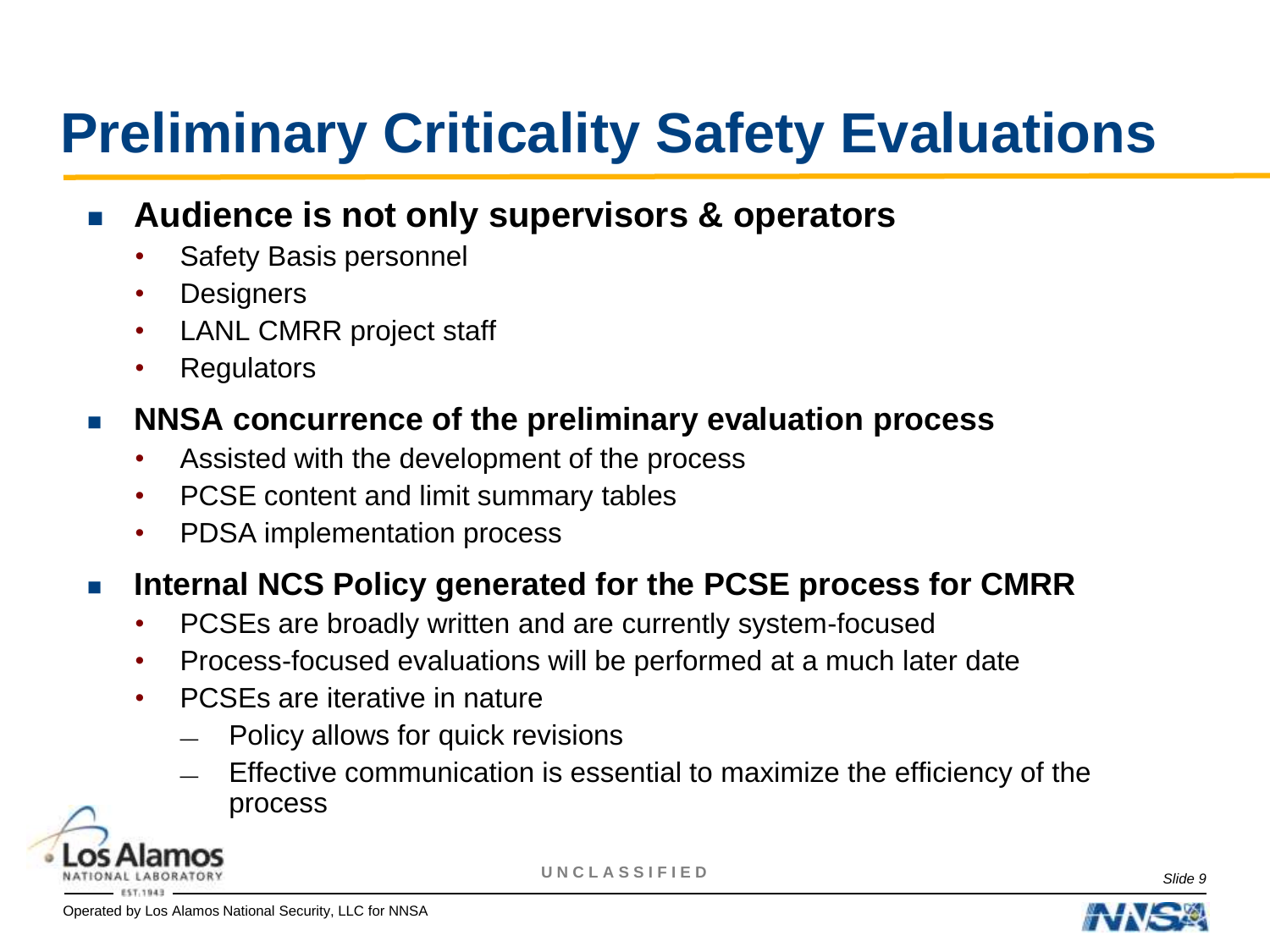



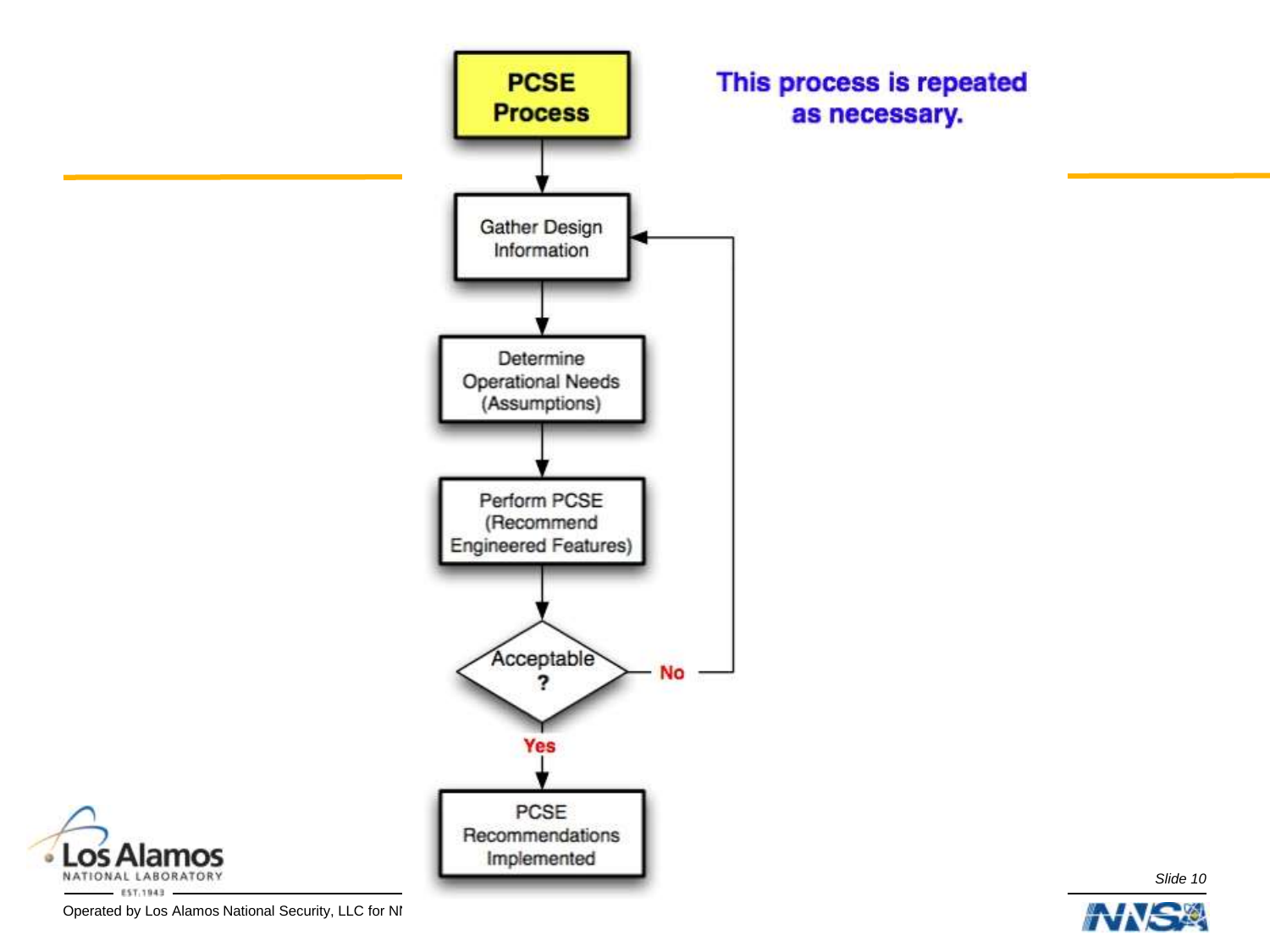# **Preliminary Criticality Safety Evaluations**

#### **PCSEs are iterative in nature and are revised when**

- Design features are changed/modified
	- Operational reasons
	- Results of the PCSE
- **NCS involvement is crucial because design features for criticality safety may not be compatible with other safety disciplines**
	- Fire protection issues
		- Water-based fire suppression in gloveboxes
	- Shielding concerns in SNM vaults





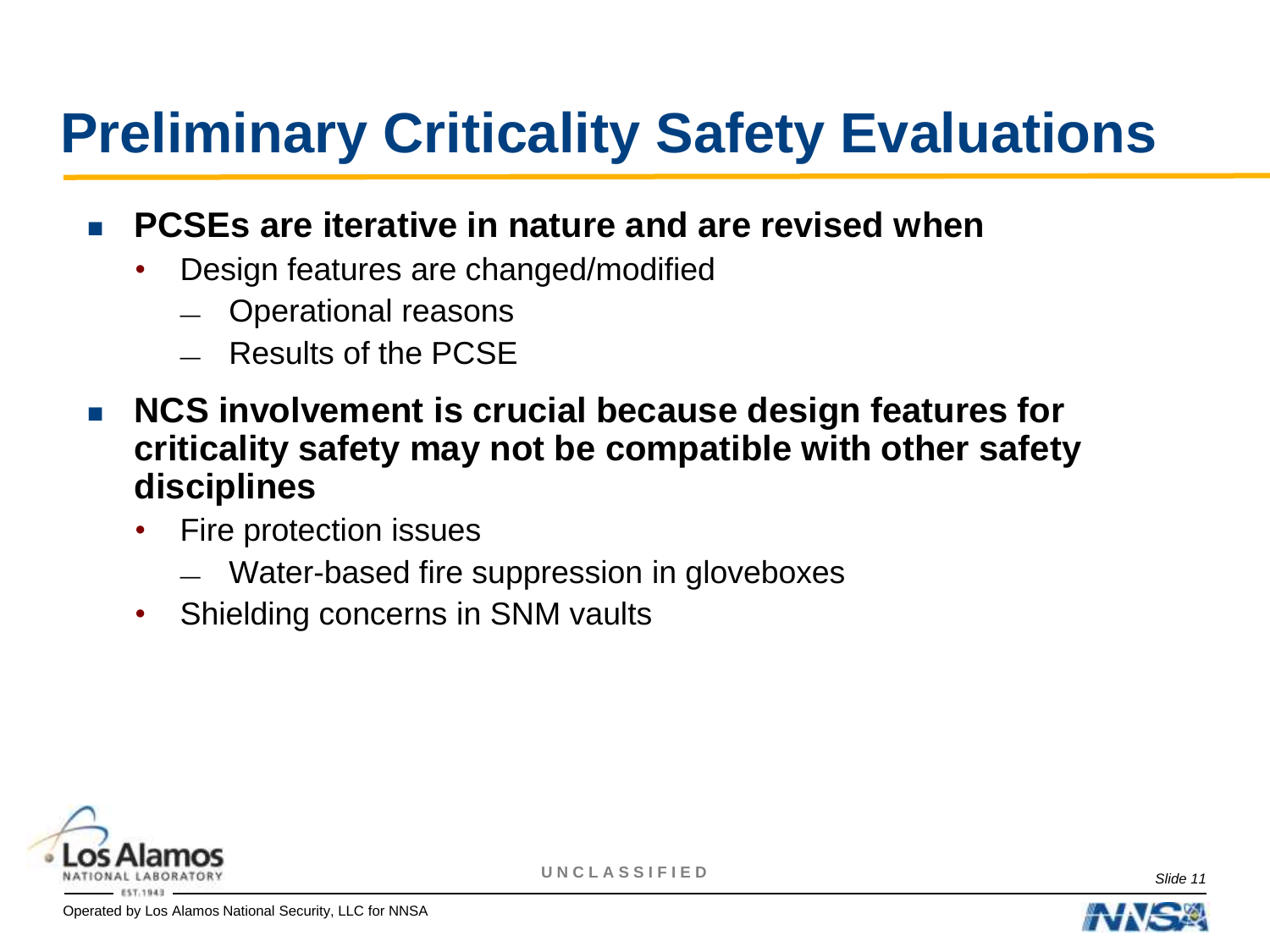### **PCSE Recommendations – Summary**

- **Analyzed Configuration** 
	- Summary of the design, i.e., system drawings and system design description (SDD)
- **Analyzed Design Summary** 
	- Information from the analyzed configuration required for the PCSE
- Safety Significant Engineered Feature Requirements
	- Required for worker safety where a single engineered feature failure could result in a criticality accident
	- Example: vault rack door latch failure during a seismic event that results in the ejection of multiple containers of fissile material from a safe to an unsafe configuration





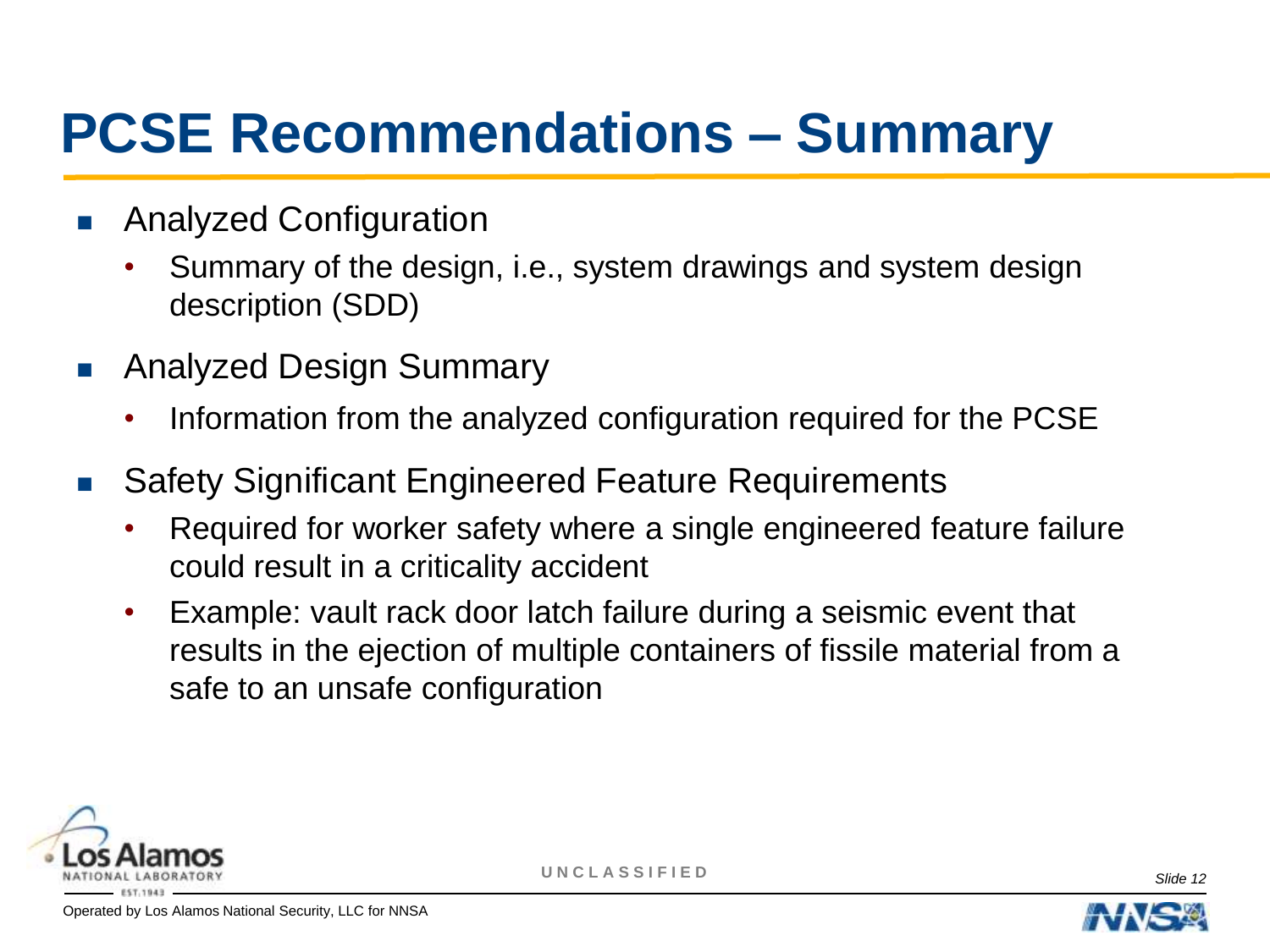### **PCSE Recommendations – Summary**

- **Program Controlled Engineering Feature Requirements** 
	- Those engineered features relied upon for criticality safety margin
	- Do not rise to the safety significant level
- **Defense-in-depth features** 
	- Those features that are recommended but not needed for criticality safety margin
- **Administrative limit assumptions** 
	- Example: mass limits, spacing limits, etc., that are required to ensure the criticality safety margin, i.e., subcriticality for all normal and credible abnormal conditions





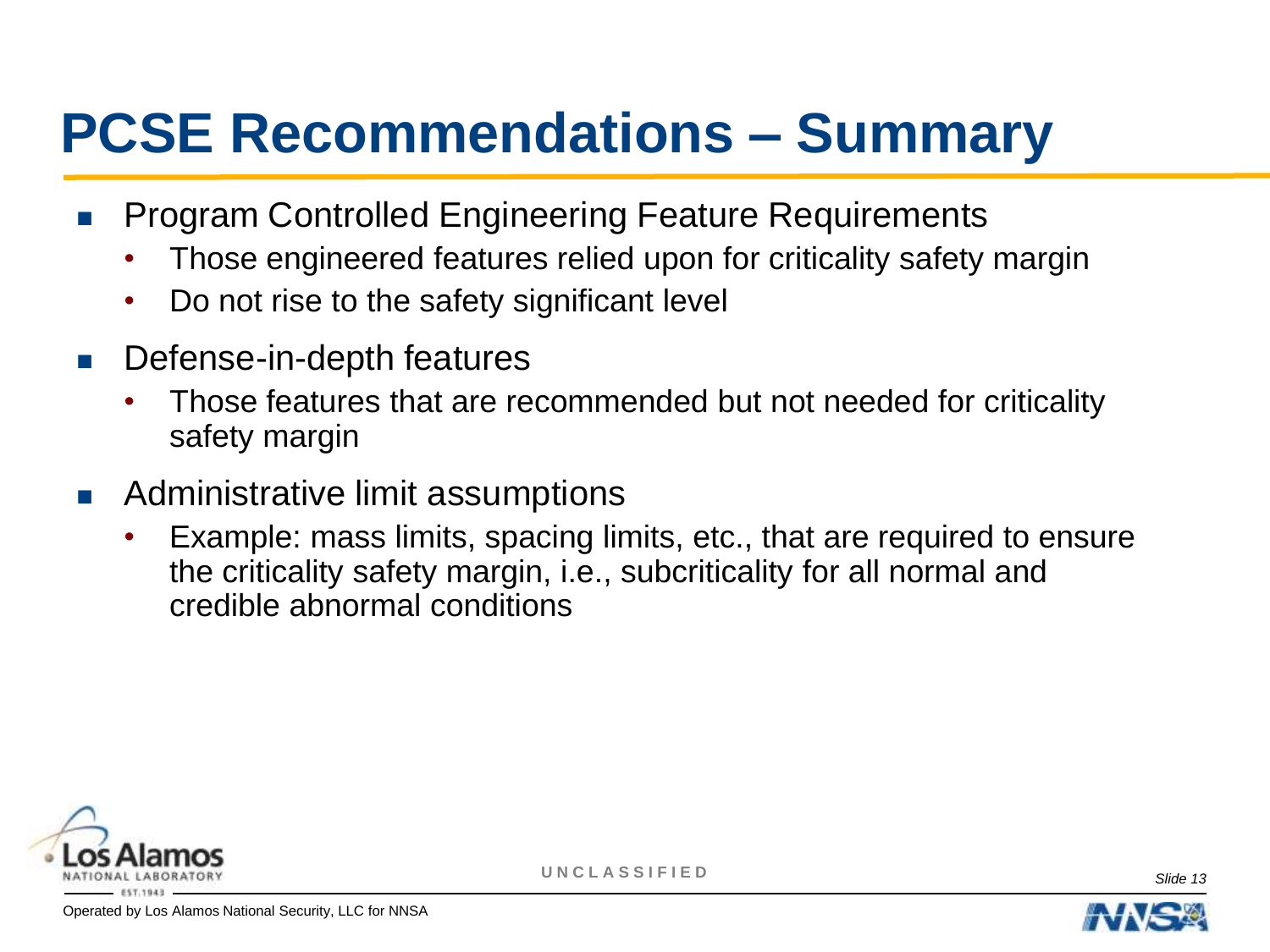# **Preliminary Criticality Safety Evaluations**

### **The following systems have been extensively evaluated so far**

- Long and short term vaults
- Non-destructive assay operations
- Glovebox enclosures
- Wet vacuum systems
- Radioactive and caustic liquid waste operations
- Waste drum processing and storage
- NF fire protection concerns
- Fissile material transport operations
- Criticality accident alarm system guidance





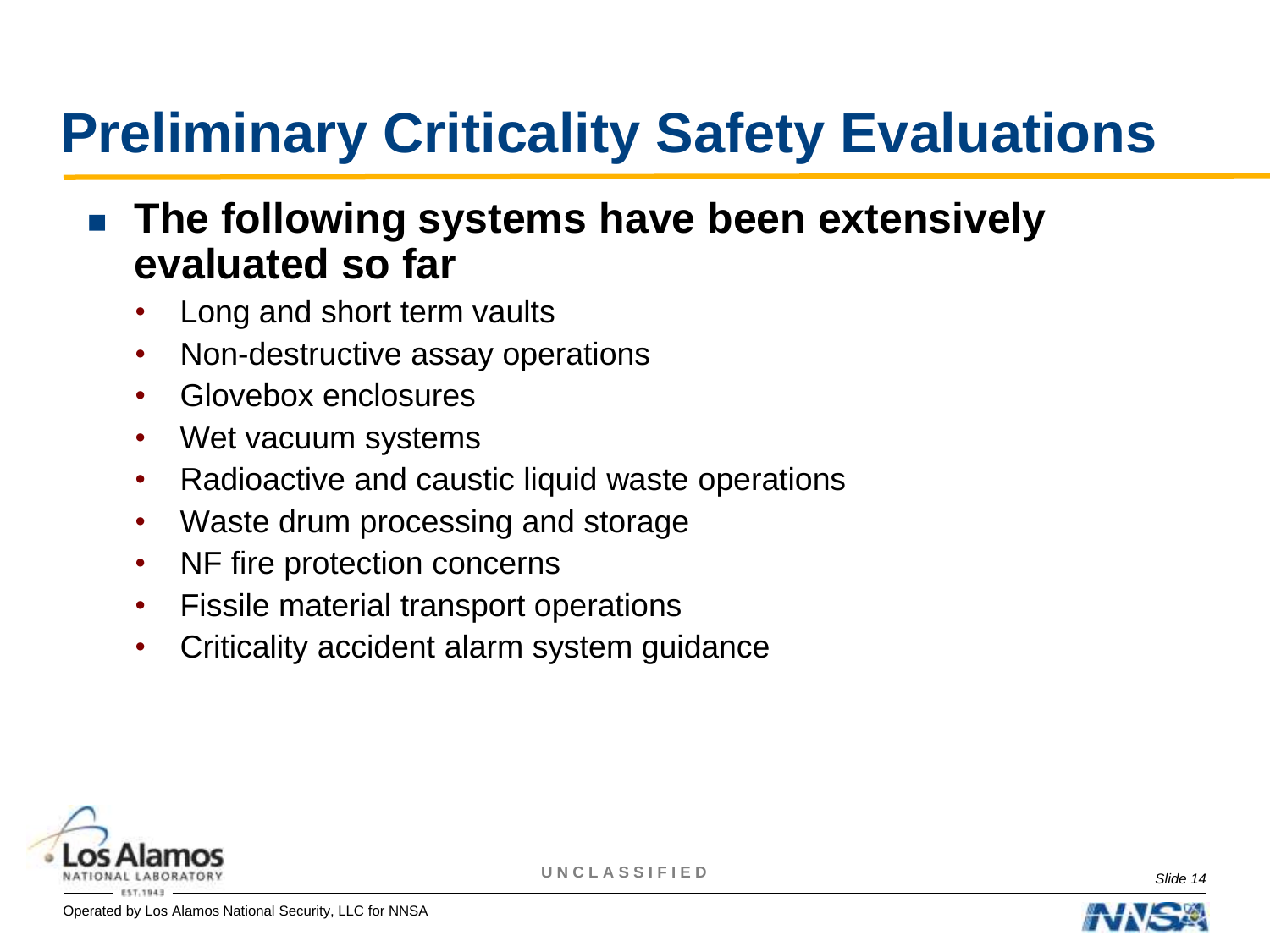### **PCSE Future Evolution**





**U N C L A S S I F I E D** *Slide 15*

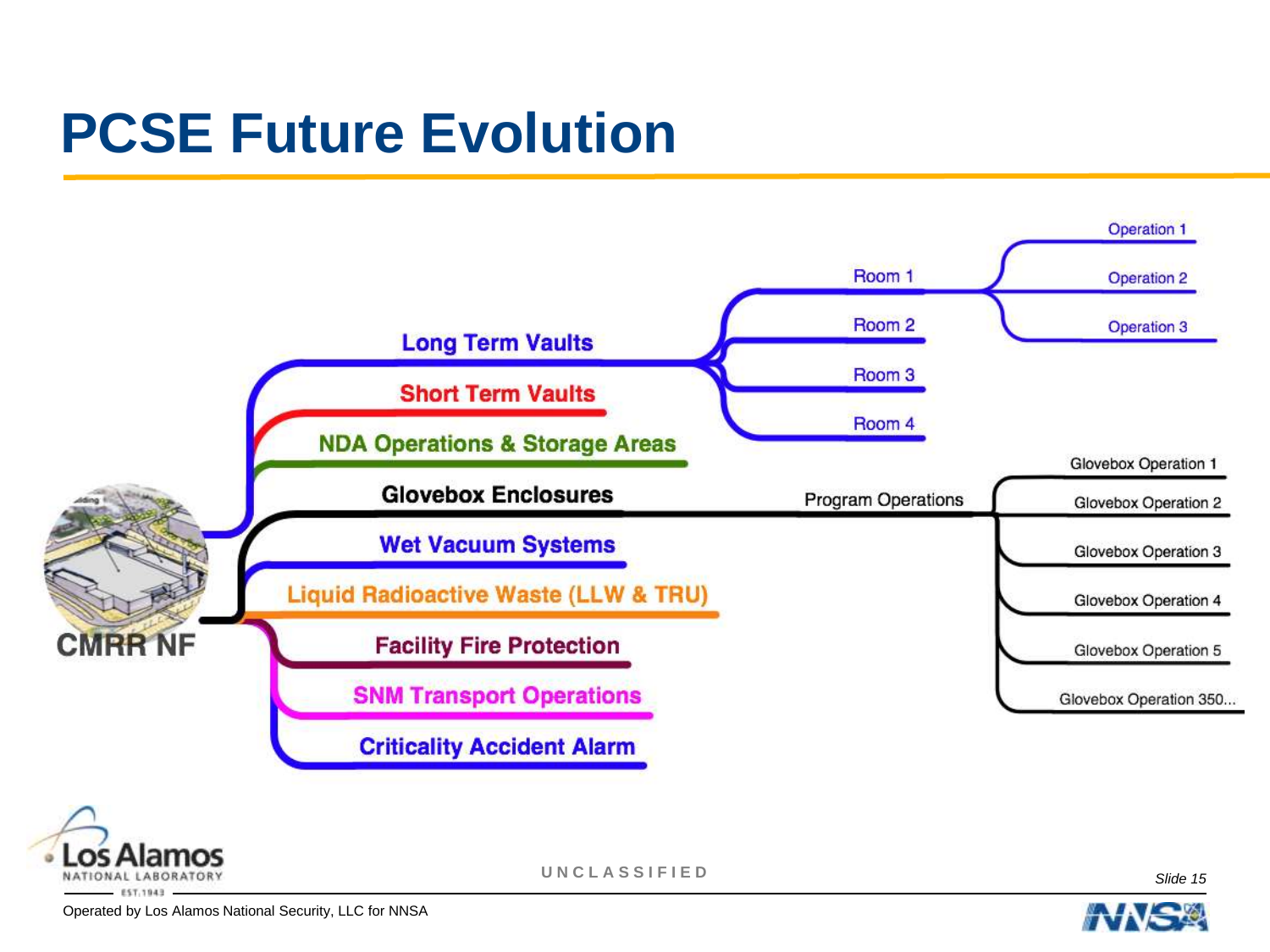### **Engineered Feature Implementation**

### **PCSE limits were generated with the help of**

- **Designers**
- Safety basis personnel
- CMRR project staff
- **The engineered features are implemented into the PDSA**
	- Ch. 3 Hazards analysis references PCSE
	- Ch. 4 Safety significant engineered features are potential TSRs
	- Ch. 6 Discussion of the LANL NCS program
- **SDDs discuss the engineered features** 
	- Function as a configuration management database
	- Design changes that affect NCS will drive PCSE revisions